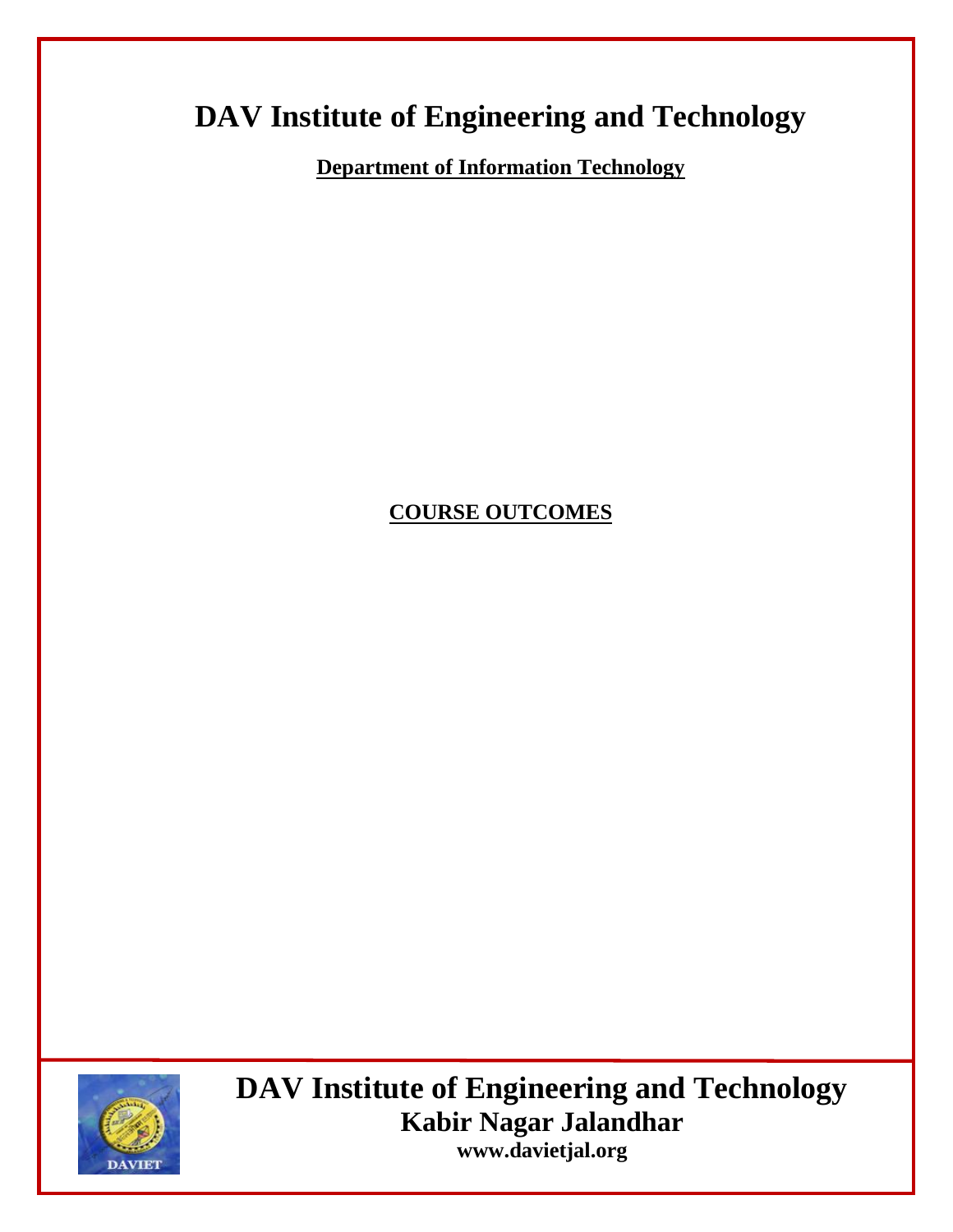CAY: 2017-2018

#### **DEPATMENT OF INFORMATION TECHNOLOGY**

#### **COURSE OUTCOMES**

| 1.<br>2.<br>3.<br>4.<br>5.<br>6.<br><b>Engineering chemistry</b><br>(BTCH-101)<br>7.<br>8.                                                                | Analyze the need, design and perform a set of experiments.<br>Identify the structure of unknown/new compounds with the help of<br>spectroscopy.<br>Differentiate hard and soft water; solve the related numerical problems<br>on water purification and its significance in industry and daily life<br>Apply the principles of green chemistry in designing alternative<br>reaction methodologies to minimize hazards and environmental<br>degradation.                                                                                                                                                                                                   |
|-----------------------------------------------------------------------------------------------------------------------------------------------------------|-----------------------------------------------------------------------------------------------------------------------------------------------------------------------------------------------------------------------------------------------------------------------------------------------------------------------------------------------------------------------------------------------------------------------------------------------------------------------------------------------------------------------------------------------------------------------------------------------------------------------------------------------------------|
|                                                                                                                                                           | Explain the properties, separation techniques of natural gas and crude<br>oil along with potential applications and role of petrochemicals in<br>national economy.<br>Explain the properties, separation techniques of natural gas and<br>crude oil along with potential applications and role of petrochemicals<br>in national economy.<br>Acquire Basic knowledge of Nanochemistry to appreciate its<br>applications in the field of Medicine, data storage devices and<br>electronics.<br>Equipped with basic knowledge of polymer reinforced<br>composites, applications of semiconductor photochemistry in<br>energy harnessing and optical sensors. |
| <b>Engineering Chemistry</b><br>laboratory (BTCH-102)<br>Engineering & Technology.<br>3 learn and apply basic techniques used in chemistry laboratory for | After the completion of the course the student will be able to:<br>lanalyze & generate experimental skills.<br>2enhance the thinking capabilities in the modern trends in                                                                                                                                                                                                                                                                                                                                                                                                                                                                                 |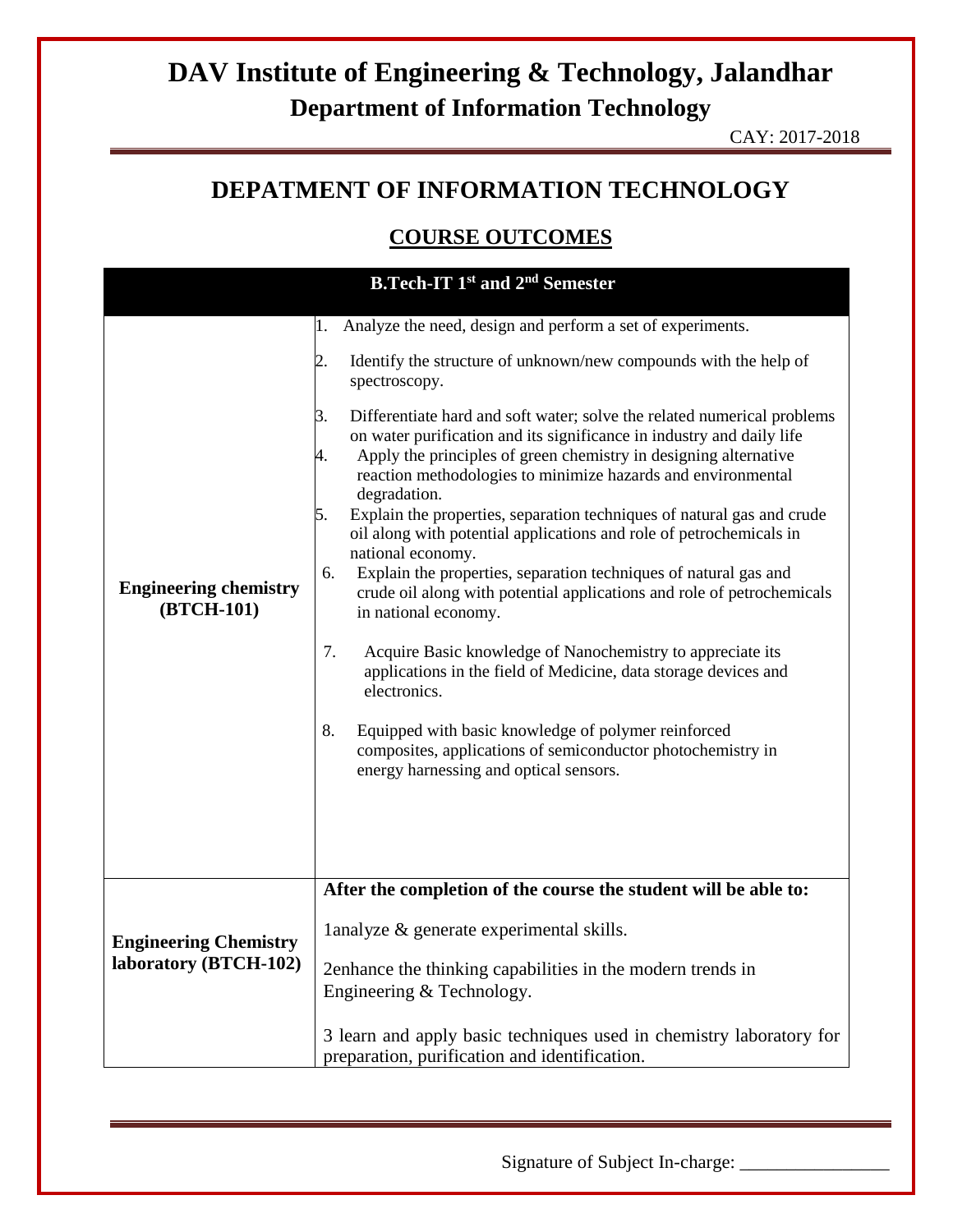CAY: 2017-2018

|                                                     | 4. employ the basic techniques used in chemistry laboratory for<br>analyses such as Chromatography, Spectroscopy, Volumetric<br>titrations, Conductometric, Pensky-Martens<br>apparatus<br>and<br>Stalagmometer.<br>5. Learn safety rules in the practice of laboratory investigations. |
|-----------------------------------------------------|-----------------------------------------------------------------------------------------------------------------------------------------------------------------------------------------------------------------------------------------------------------------------------------------|
|                                                     | After the completion of the course the student will be able to:                                                                                                                                                                                                                         |
|                                                     | 1. Understand the importance of Applied Physics in describing<br>physical phenomena.                                                                                                                                                                                                    |
|                                                     | 2. Employ the knowledge of crystallography and X-Rays to<br>understand the structure-property relationship of materials.                                                                                                                                                                |
| <b>Engineering physics</b><br>(BTPH-101)            | 3. Implement the concept of Theory of relativity and Quantum<br>mechanics for research applications.                                                                                                                                                                                    |
|                                                     | 4. Recognize the use of Laser, Magnetic materials, Superconductors<br>and optical fibers in various fields.                                                                                                                                                                             |
|                                                     | 5. Acquire Basic knowledge of EMFT in communication and<br>Nanophysics for its applications in the field of medicine, data<br>storage devices and electronics.                                                                                                                          |
|                                                     | After the completion of the course the student will be able to:                                                                                                                                                                                                                         |
|                                                     | 1. Develop skills to impart practical knowledge in real time<br>solutions.                                                                                                                                                                                                              |
| <b>Engineering physics</b><br>laboratory (BTPH-102) | 2. Understand principle, concept, working and application of new<br>technology and comparison of results with theoretical<br>calculations.                                                                                                                                              |
|                                                     | 3. Design new experiments/instruments with practical knowledge                                                                                                                                                                                                                          |
|                                                     | 4. Gain knowledge of new concept in the solution of practical<br>oriented problems and to understand more deep knowledge about the                                                                                                                                                      |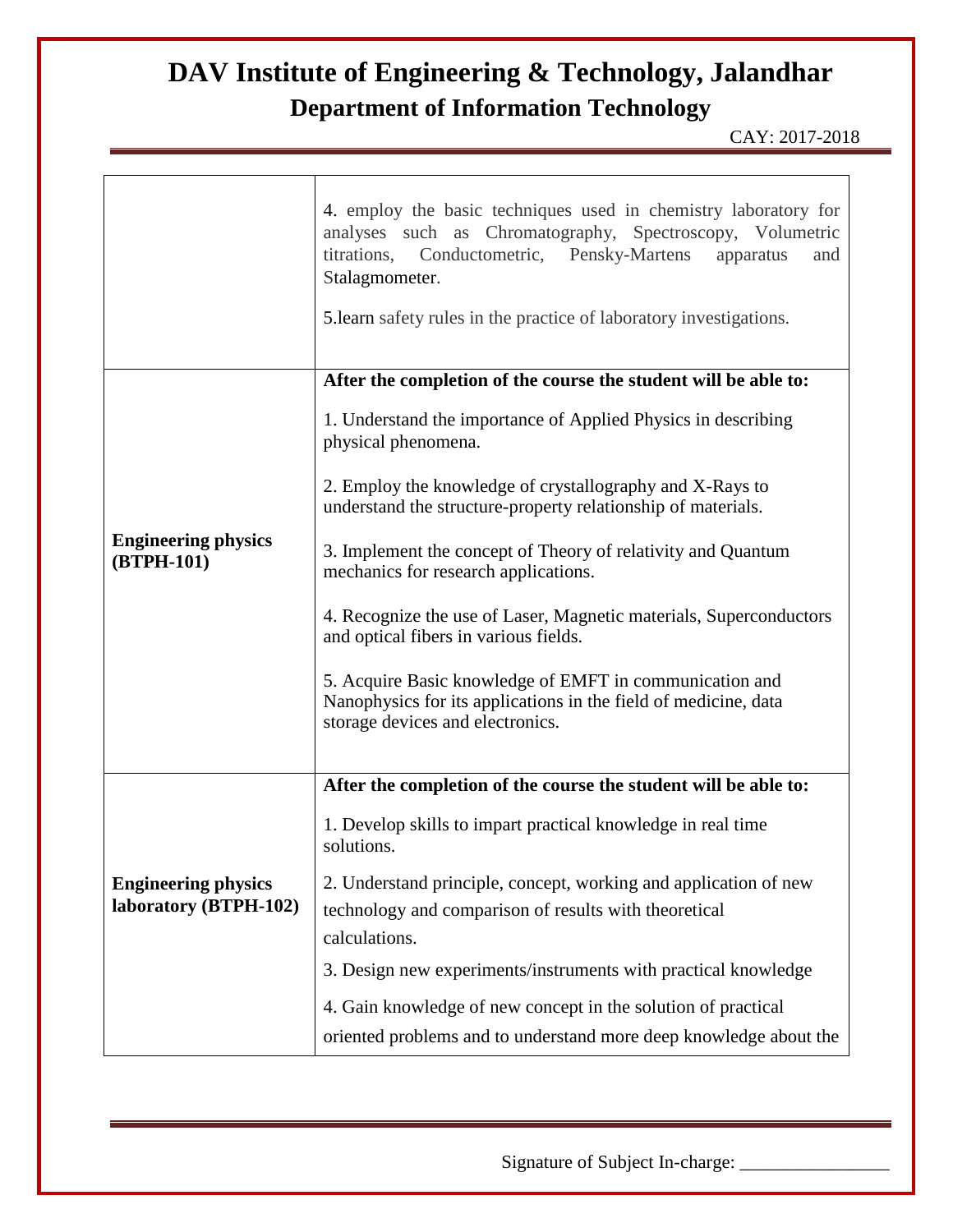CAY: 2017-2018

|                                                    | solution to theoretical problems.                                                                                                                                                                                                                                                                                                                                                                                                                                                                                                                                                                                                                               |
|----------------------------------------------------|-----------------------------------------------------------------------------------------------------------------------------------------------------------------------------------------------------------------------------------------------------------------------------------------------------------------------------------------------------------------------------------------------------------------------------------------------------------------------------------------------------------------------------------------------------------------------------------------------------------------------------------------------------------------|
|                                                    | 5. Understand measurement technology, usage of new                                                                                                                                                                                                                                                                                                                                                                                                                                                                                                                                                                                                              |
|                                                    | instruments and real time applications in engineering studies.                                                                                                                                                                                                                                                                                                                                                                                                                                                                                                                                                                                                  |
|                                                    |                                                                                                                                                                                                                                                                                                                                                                                                                                                                                                                                                                                                                                                                 |
|                                                    | After Successful completion of the course the students are<br>expected to:                                                                                                                                                                                                                                                                                                                                                                                                                                                                                                                                                                                      |
|                                                    | 1. Understand the fundamentals of the mathematics to apply while<br>designing technology and creating innovations                                                                                                                                                                                                                                                                                                                                                                                                                                                                                                                                               |
|                                                    | 2. Compute limits and derivatives of functions of two and three<br>variables, develops skill of higher derivative, expansion of<br>functions in ascending power of variable $\&$ value of the<br>function in neighborhood of some points.                                                                                                                                                                                                                                                                                                                                                                                                                       |
|                                                    | 3. Analyze multidimensional functions to find derivatives, tangent<br>lines to level curves, and to solve optimization problems using<br>extremum value of a given function related to engineering<br>application                                                                                                                                                                                                                                                                                                                                                                                                                                               |
| <b>Engineering</b><br>mathematics-I (BTAM-<br>101) | 4. Find integrals, arc length, double and triple integrals for finding<br>area, volume, centre of mass and various other engineering<br>applications                                                                                                                                                                                                                                                                                                                                                                                                                                                                                                            |
|                                                    | 5. Represent vectors analytically and geometrically, and compute dot<br>and cross products for presentations of lines and planes and<br>Differentiate vector fields, Determine gradient, Divergence &<br>Curl of vector fields and Evaluate line $\&$ surface integrals<br>directly and by the fundamental theorems which is useful to<br>represent conservation principles for physical vector fields<br>important in gravitation and electric fields<br>6. Develops the ability to understand basics of geometry, find radius<br>of curvature & torsion of given curve which is helpful to trace<br>the curve for a given equation of a curve $\&$ its nature |
| <b>Engineering</b><br><b>Mathematics-II</b>        | After Successful completion of the course the students will be<br>able to:                                                                                                                                                                                                                                                                                                                                                                                                                                                                                                                                                                                      |
| (BTAM-102)                                         | 1. Classify differential equations according to certain features and<br>will be able to apply techniques to solve first order and first                                                                                                                                                                                                                                                                                                                                                                                                                                                                                                                         |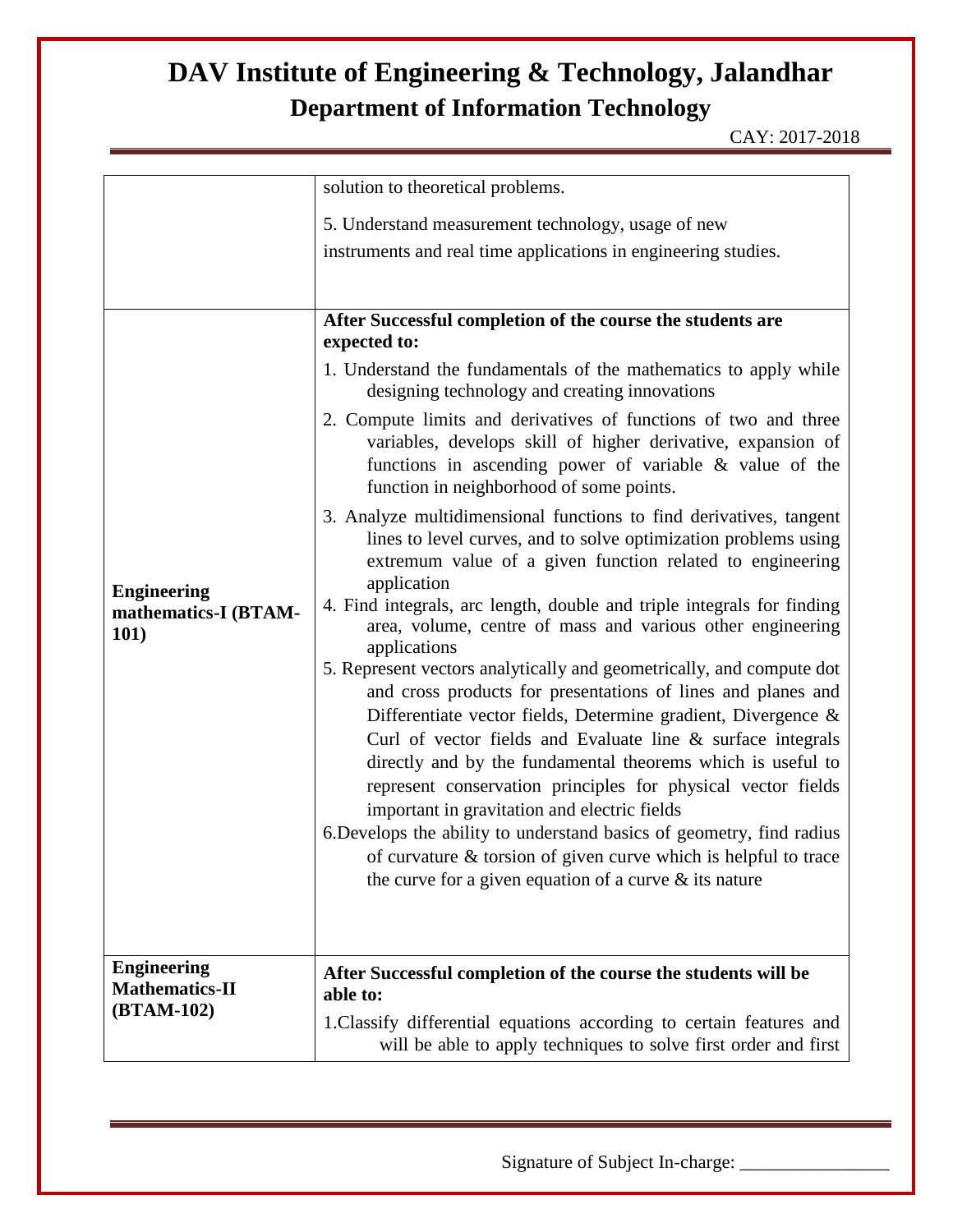CAY: 2017-2018

|                                            | degree differential equations and apply them in engineering<br>applications involving the Kinematics and Kinetics of<br>Resisted Gravitational, Simple Harmonic & Vibratory<br>Motion, Electric circuits                                                                                                                                       |
|--------------------------------------------|------------------------------------------------------------------------------------------------------------------------------------------------------------------------------------------------------------------------------------------------------------------------------------------------------------------------------------------------|
|                                            | 2. Solve higher order & first degree linear non homogenous<br>differential equation arising in various branches of<br>engineering and related mathematical model develops arising<br>to form mathematical modeling of Real World Problems<br>involving rate of growth of population & Electric oscillators                                     |
|                                            | 3. Use ideas of matrices and their applications in solving problems<br>involving systems of linear equations<br>and<br>linear<br>programming problems, Also they will be capable of<br>representing geometric transformations by means of matrices<br>and to express the volume of certain figures and equation of<br>line using determinants. |
|                                            | 4. Show skills in computations and applications of infinite sequences<br>and sums (infinite series). Students will show familiarity<br>with the properties of infinite series to either converge to a<br>finite value or diverge to an infinite value, and will learn<br>about methods to determine convergence                                |
|                                            | 5. Express Complex Numbers in Cartesian, Polar, Trigonometric,<br>Exponential and Logarithmic form, and use the theory of<br>complex numbers to solve various practical problems in<br>Engineering and Sciences.                                                                                                                               |
|                                            | After the Completion of the Course the students will be able to:                                                                                                                                                                                                                                                                               |
|                                            | 1 Demonstrate an understanding of written English language of<br>varied complexity on most topics including some abstract<br>topics                                                                                                                                                                                                            |
| <b>Communicative English</b><br>(BTHU-101) | 2Write grammatically correct English in diverse situations                                                                                                                                                                                                                                                                                     |
|                                            | 3Produce on their own texts which are clear and coherent. They<br>must show awareness of appropriate format and a capacity for<br>explaining their views in a rational manner.                                                                                                                                                                 |
|                                            | 4 Exhibit an ability to draft documents effectively to apply for                                                                                                                                                                                                                                                                               |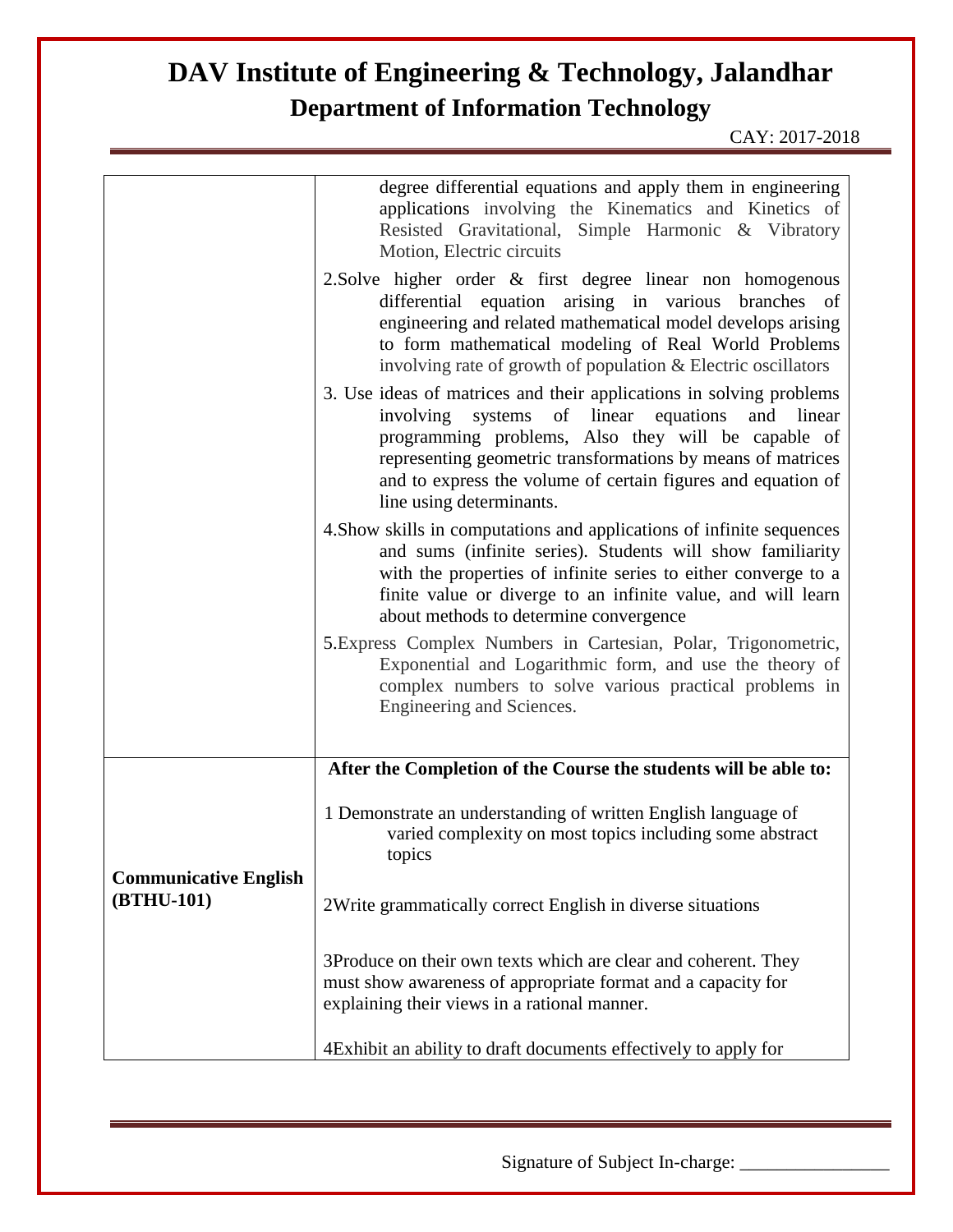|                                                | various job Interviews and to conduct business in general.                                                                                                                                                                                                                         |
|------------------------------------------------|------------------------------------------------------------------------------------------------------------------------------------------------------------------------------------------------------------------------------------------------------------------------------------|
|                                                | 5Display the ability to analyze data and present it in the form of a<br>concise written document                                                                                                                                                                                   |
|                                                | 6Show an ability to generally read the stance or the point of view of<br>the writer and present it in the form of a summary                                                                                                                                                        |
|                                                | After the completion of the course the student will be able to:                                                                                                                                                                                                                    |
|                                                | 1. Develop critical thinking skills in relation to environmental<br>affairs<br>2. Acquire knowledge about natural resources and their effective<br>management                                                                                                                      |
| <b>Environmental sciences</b><br>(EVSC-101)    | 3. Expand awareness of self in a global society and effectively<br>engage diverse perspectives, values, and cultures, ranging from<br>local to global, in dealing with environmental and social issues<br>4. Interpret and propose solutions to various environmental<br>pollution |
|                                                | 5. Formulate an action plan for sustainable alternatives that integrate<br>science, humanist, and social perspectives                                                                                                                                                              |
|                                                | After the completion of the course the student will be able to:                                                                                                                                                                                                                    |
|                                                | 1. Recognize what is valuable to human being and what are the basic<br>aspirations of life.                                                                                                                                                                                        |
| <b>Human Values and</b><br><b>Professional</b> | 2. Understand the importance of mutually satisfying human<br>behavior and enriching interaction with nature.                                                                                                                                                                       |
| Ethics(HPVE-101)                               | 3. Develop appropriate technologies and management patterns to<br>create harmony in Nature/Existence                                                                                                                                                                               |
|                                                | 4. Implement the understanding of value education in solving the<br>various practical problems of professional and personal life.                                                                                                                                                  |
|                                                | 5. Acquire basic knowledge of harmony in existence and to                                                                                                                                                                                                                          |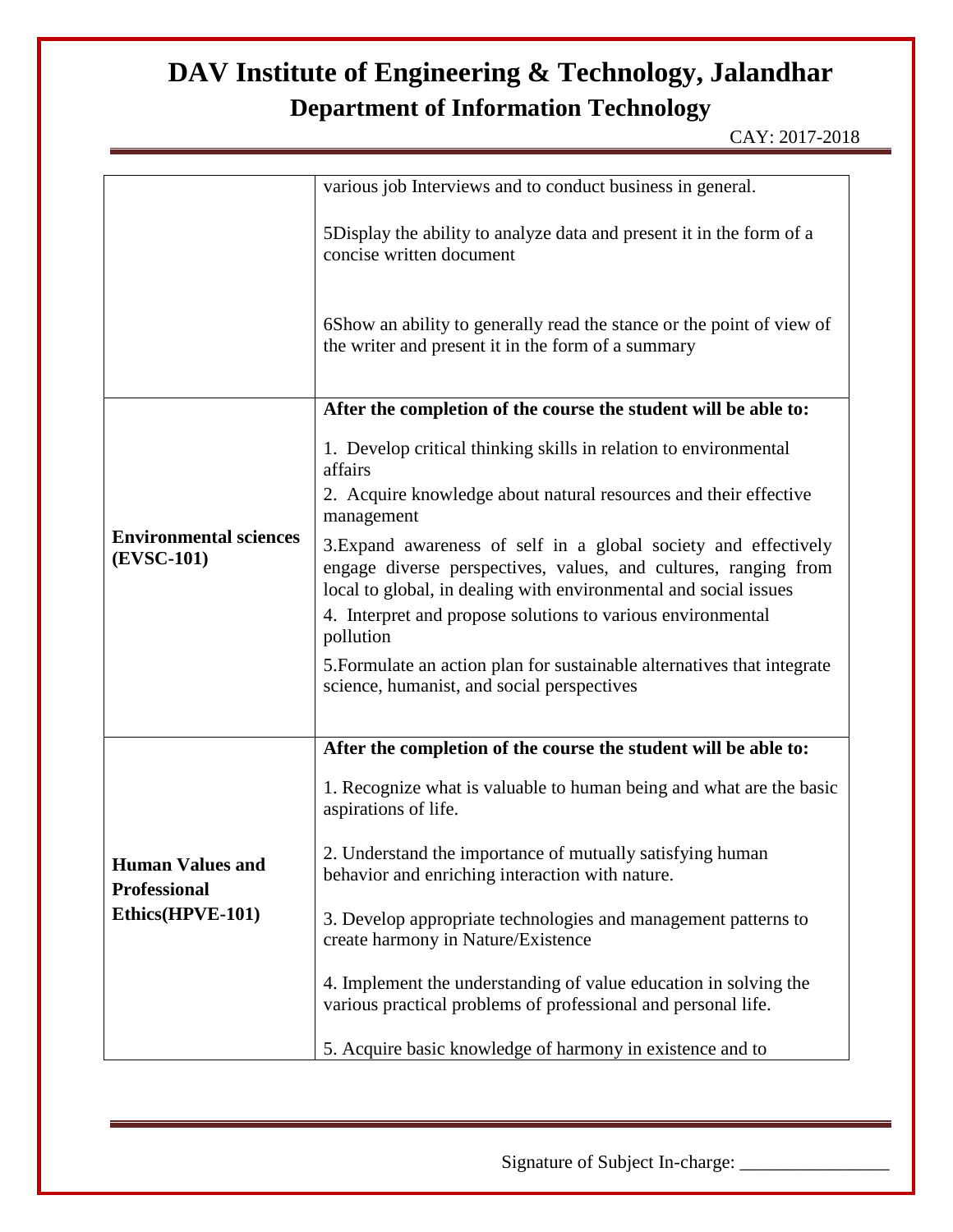CAY: 2017-2018

|                                           | understand existence as coexistence.                                                                                                                                                                                                                                                                                                                                                                                                                                                                                                                                                                                                    |
|-------------------------------------------|-----------------------------------------------------------------------------------------------------------------------------------------------------------------------------------------------------------------------------------------------------------------------------------------------------------------------------------------------------------------------------------------------------------------------------------------------------------------------------------------------------------------------------------------------------------------------------------------------------------------------------------------|
|                                           |                                                                                                                                                                                                                                                                                                                                                                                                                                                                                                                                                                                                                                         |
| <b>FCPIT BTCS-101</b>                     | 1. To understand the basic building blocks of general purpose digital<br>computer system like computer hardware/software, memory and<br>peripheral devices, internet applications and services.<br>2. To understand the program development life cycle using various<br>tools like flowcharts and algorithms and pseudo-code.<br>3. To classify operators, expressions, character set, data types and<br>control structures.<br>4. To understand the concept of modular programming and code<br>reusability using library functions.<br>5. To write programs using object oriented concepts like classes and<br>objects, file handling. |
|                                           |                                                                                                                                                                                                                                                                                                                                                                                                                                                                                                                                                                                                                                         |
|                                           | <b>B.Tech - IT 3rd Semester</b>                                                                                                                                                                                                                                                                                                                                                                                                                                                                                                                                                                                                         |
|                                           | After the completion of the course the student will be able to:                                                                                                                                                                                                                                                                                                                                                                                                                                                                                                                                                                         |
|                                           | 1. Understand basic concepts of computer architecture including,<br>syntax of register transfer language, micro operations, instruction<br>cycle, and control unit.                                                                                                                                                                                                                                                                                                                                                                                                                                                                     |
| <b>Computer Architecture</b><br>(BTCS301) | 2. Understand the various various representation codes for both<br>numeric and non-numeric data and perform different<br>arithmetic operations on them.                                                                                                                                                                                                                                                                                                                                                                                                                                                                                 |
|                                           | 3. Understand the impact of instruction set architecture on cost-<br>performance trade-off of computer design.                                                                                                                                                                                                                                                                                                                                                                                                                                                                                                                          |
|                                           | 4. Compare and Contrast various memory management techniques<br>like associate memory, cache memory, virtual memory etc.in C++.                                                                                                                                                                                                                                                                                                                                                                                                                                                                                                         |
|                                           | 5. Analyze the concept of pipelining, multiprocessors, and inter                                                                                                                                                                                                                                                                                                                                                                                                                                                                                                                                                                        |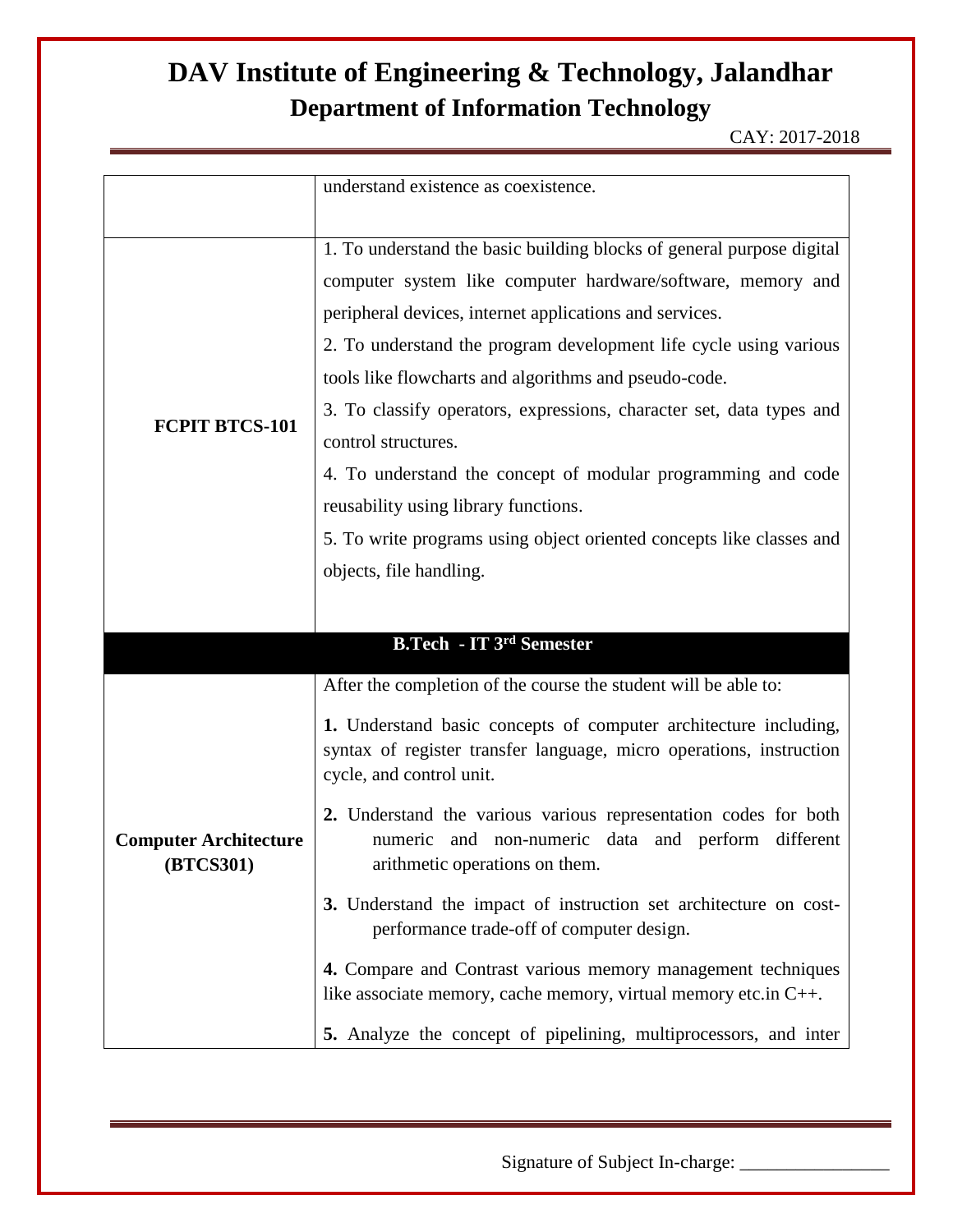|                                                                 | communication and hence evoluation of different<br>processor<br>contemporary advanced architectures.                                                                                                                                                                                                                                                                                                                                                                                                                                                                                 |
|-----------------------------------------------------------------|--------------------------------------------------------------------------------------------------------------------------------------------------------------------------------------------------------------------------------------------------------------------------------------------------------------------------------------------------------------------------------------------------------------------------------------------------------------------------------------------------------------------------------------------------------------------------------------|
|                                                                 | <b>6.</b> Implement interfacing of computer with input and output devices.                                                                                                                                                                                                                                                                                                                                                                                                                                                                                                           |
|                                                                 | 1. Perform operations on various discrete structures such as                                                                                                                                                                                                                                                                                                                                                                                                                                                                                                                         |
| <b>Engg. Mathematics-III</b><br>(BTAM302)                       | sets, functions, relations, and sequences.<br>2. Ability to solve problems using Counting techniques,<br>Permutation and Combination, Recursion and generating<br>functions.<br>3. Apply algorithms and use of graphs and trees as tools to                                                                                                                                                                                                                                                                                                                                          |
|                                                                 | visualize and simplify Problems.<br>4. Use of K-Maps and Truth Tables to construct and verify<br>correctness of a Boolean expression.<br>5. Understand the various properties of algebraic systems like<br>Rings, Monoids and Groups.                                                                                                                                                                                                                                                                                                                                                |
| <b>Digital Circuits and</b><br><b>Logic Design</b><br>(BTCS303) | 1. Apply the principles of number system, binary codes and<br>Boolean algebra to minimize logic expressions<br>2. Develop K-maps to minimize and optimize logic functions<br>up to 5 variables<br>3. Acquire knowledge about various logic gates and logic<br>families and analyze basic circuits of these families.<br>4. Design various combinational and sequential circuits such as<br>encoders, decoders and counters using multiplexers, and<br>flip - flops<br>5. Describe and compare various memory systems, shift<br>registers and analog to digital and digital to analog |
|                                                                 | conversion circuits                                                                                                                                                                                                                                                                                                                                                                                                                                                                                                                                                                  |
| <b>Data Structures</b>                                          | 1. Understand the concept of Dynamic memory management,<br>data types, algorithms, Big O notation.<br>2. Understand basic data structures such as arrays, linked lists,<br>stacks and queues.                                                                                                                                                                                                                                                                                                                                                                                        |
| (BTCS304)                                                       | 3. Describe the hash function and concepts of collision and its<br>resolution methods<br>4. Solve problem involving graphs, trees and heaps<br>5. Apply Algorithm for solving problems like<br>sorting,<br>searching, insertion and deletion of data                                                                                                                                                                                                                                                                                                                                 |
| <b>Object Oriented</b>                                          | After the completion of the course the student:                                                                                                                                                                                                                                                                                                                                                                                                                                                                                                                                      |
| <b>Programming Using</b>                                        |                                                                                                                                                                                                                                                                                                                                                                                                                                                                                                                                                                                      |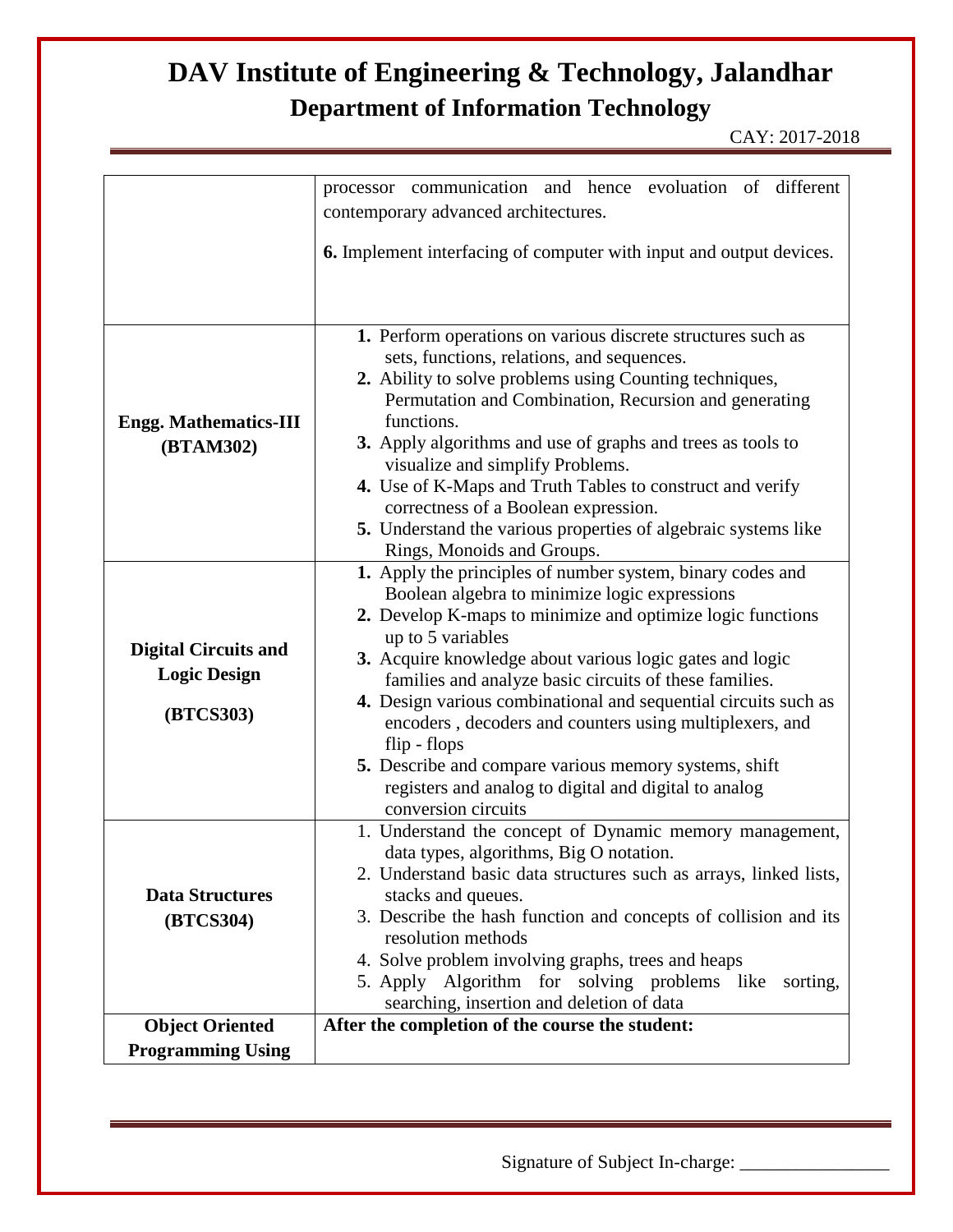| $C++ (BTCS305)$            | 1. Will have sufficient knowledge of object oriented programming<br>2. Will be able to map and solve real world problems using $C++$ |
|----------------------------|--------------------------------------------------------------------------------------------------------------------------------------|
|                            | programming.                                                                                                                         |
|                            |                                                                                                                                      |
|                            | 3. Will be able to store and retrieve data from files through $C++$                                                                  |
|                            | programming.                                                                                                                         |
|                            | 4. Will have thorough knowledge about run time exceptions and                                                                        |
|                            | they will be able to handle them practically.                                                                                        |
|                            | 1. Implement basic data structures such as arrays and linked                                                                         |
|                            | list.                                                                                                                                |
| <b>Data Structures Lab</b> | 2. Programs to demonstrate fundamental algorithmic problems                                                                          |
| (BTCS306)                  | including Tree Traversals, Graph traversals, and shortest                                                                            |
|                            | paths.                                                                                                                               |
|                            | 3. Implement various searching and sorting algorithms.                                                                               |
|                            | 4. Programs to demonstrate the implementation of various                                                                             |
|                            | operations on stack and queue.                                                                                                       |
| <b>H/W Lab-I</b>           | 1. Study of logic gates and realization of OR, AND, NOT AND                                                                          |
|                            | XOR Functions using universal gates                                                                                                  |
| (Digital Circuits and      | 2. Design and implement combinational circuits like half                                                                             |
| <b>Logic Design)</b>       | adder/full adder, half subtractor/full<br>subtractor, code                                                                           |
|                            | converters, comparators, MUX/DEMUX                                                                                                   |
| (BTCS308)                  | 3. Design and implement sequential circuits like flip-flops,                                                                         |
|                            | counters and shift registers                                                                                                         |
|                            | 4. Study of 8-bit DAC and 8-bit ADC.                                                                                                 |
|                            | 1. Develop solutions for a range of problems using objects and                                                                       |
| <b>Software Lab-II</b>     | classes.                                                                                                                             |
| (OOPS)                     | 2. Programs to demonstrate the implementation of constructors,                                                                       |
|                            | destructors and operator overloading.                                                                                                |
| (BTCS309)                  | 3. Apply fundamental algorithmic problems including type                                                                             |
|                            | casting, inheritance, and polymorphism.                                                                                              |
|                            | 4. Understand generic programming, templates, file handling.                                                                         |
|                            | <b>B.Tech - IT 4th Semester</b>                                                                                                      |
|                            |                                                                                                                                      |
|                            | 1. Identify the functions, structure and design issues associated                                                                    |
|                            | with operating systems.                                                                                                              |
|                            |                                                                                                                                      |
| <b>Operating Systems</b>   | Familiarize with different concepts of process management<br>2.                                                                      |
| (BTCS401)                  | like inter-process communication, semaphore,<br>message                                                                              |
|                            | passing, classical IPC problems, CPU scheduling, deadlock                                                                            |
|                            | detection and prevention.                                                                                                            |
|                            |                                                                                                                                      |
|                            | 3. Understand and analyze the theory and implementation of                                                                           |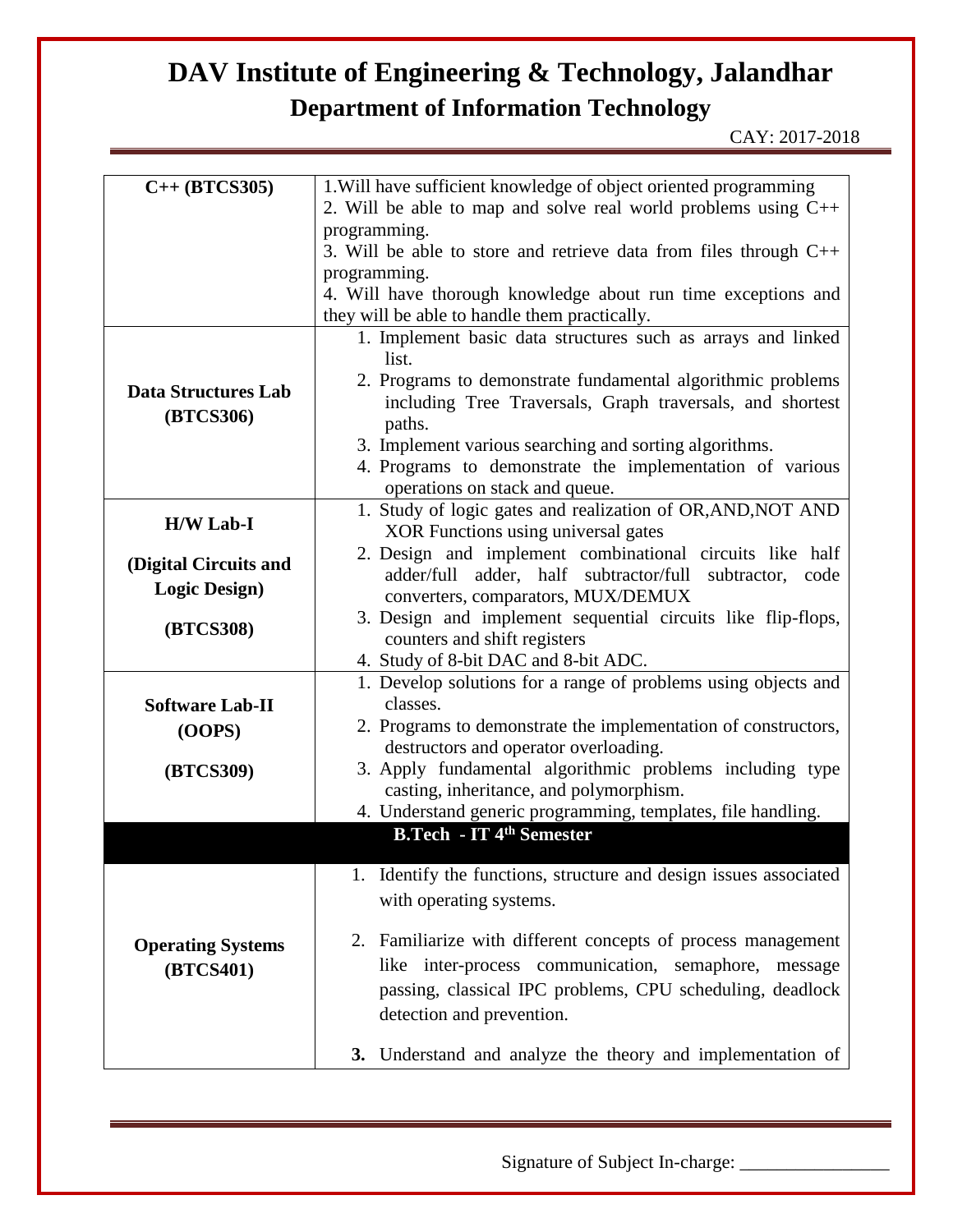|                                         | physical and virtual memory, memory management policies,<br>I/O system and secondary storage structure.                                                                                                                                                                                                                                                                                                                                                                                                                                                                                                                                                 |
|-----------------------------------------|---------------------------------------------------------------------------------------------------------------------------------------------------------------------------------------------------------------------------------------------------------------------------------------------------------------------------------------------------------------------------------------------------------------------------------------------------------------------------------------------------------------------------------------------------------------------------------------------------------------------------------------------------------|
|                                         | 4. Implement the different CPU scheduling, page replacement and<br>device algorithms in $C_{++}$ .                                                                                                                                                                                                                                                                                                                                                                                                                                                                                                                                                      |
|                                         | 5. Install the various types of operating systems including UNIX,<br>Windows.                                                                                                                                                                                                                                                                                                                                                                                                                                                                                                                                                                           |
|                                         | Contrast and compare the various file systems and their<br>6.<br>corresponding protection and security mechanisms.                                                                                                                                                                                                                                                                                                                                                                                                                                                                                                                                      |
| <b>Discrete Structures</b><br>(BTCS402) | 1. Perform operations on various discrete structures such as<br>sets, functions, relations, and sequences.<br>2. Ability to solve problems using Counting techniques,<br>Permutation and Combination, Recursion and generating<br>functions.<br>3. Apply algorithms and use of graphs and trees as tools to<br>visualize and simplify Problems.<br>4. Apply algorithms and use of graphs and trees as tools to<br>visualize and simplify Problems.<br>5. Use of K-Maps and Truth Tables to construct and verify<br>correctness of a Boolean expression.<br>6. Understand the various properties of algebraic systems<br>like Rings, Monoids and Groups. |
| <b>Computer Networks-I</b><br>(BTCS403) | After the completion of the course the student will be able to:<br>Understand the basic of data communication and data<br>1.<br>transmission.<br>2. Know about the working of computer networks, various<br>topologies and their use in real word applications.<br>3. Study all seven layers related to OSI model with complete<br>structure, functions and their role in data communication.<br>4. A comprehensive analysis of security aspect related to computer<br>networks.                                                                                                                                                                        |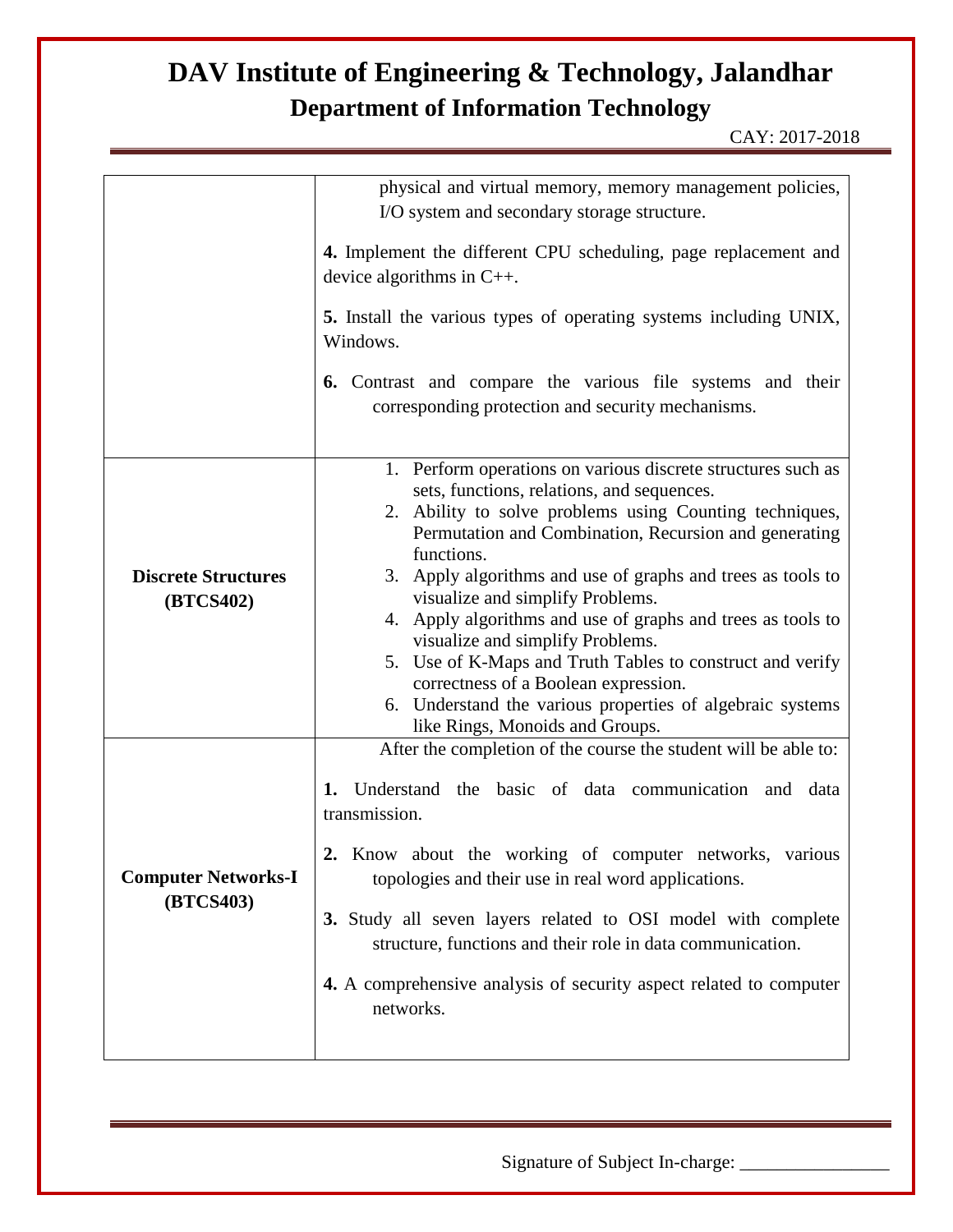| <b>Microprocessor and</b><br><b>Assembly Language</b><br><b>Processing</b><br>(BTCS404) | 1. Understand the taxonomy of microprocessors and knowledge<br>of contemporary microprocessors.<br>2. Describe the architecture, bus structure and memory<br>8085<br>well<br>organization<br>of<br>higher<br>order<br>as<br>as<br>microprocessors.<br>3. Explore techniques for interfacing I/O devices to the<br>microprocessor 8085 including several specific standard I/O<br>devices such as 8251 and 8255.<br>4. Demonstrate programming using the various addressing<br>modes and instruction set of 8085 microprocessor<br>5. Design structured, well commented, understandable<br>assembly language programs to provide solutions to real<br>world control problems |
|-----------------------------------------------------------------------------------------|-----------------------------------------------------------------------------------------------------------------------------------------------------------------------------------------------------------------------------------------------------------------------------------------------------------------------------------------------------------------------------------------------------------------------------------------------------------------------------------------------------------------------------------------------------------------------------------------------------------------------------------------------------------------------------|
| <b>System Programming</b><br>(BTCS405)                                                  | 1. To understand the basics of system programs like editors,<br>compiler,<br>assembler, linker, loader, interpreter<br>and<br>debugger.<br>2. Describe the various concepts of assemblers and macro<br>processors.<br>3. To understand the various phases of compiler and compare<br>its working with assembler.<br>4. To understand how linker and loader create an executable<br>program from an object module created by assembler and<br>compiler.<br>5. To know various editors and debugging techniques                                                                                                                                                               |
| <b>Operating System Lab</b><br>(BTCS406)<br><b>Computer Networks-I</b><br>Lab           | 1. Demonstrate the installation process of various operating<br>systems.<br>2. Implement virtualization by installing Virtual Machine<br>software.<br>3. Apply Unix/Linux operating system commands.<br>4. Understand different Unix/Linux shell scripts and execute<br>various shell programs.<br>1. Students can work as network engineer in the industy                                                                                                                                                                                                                                                                                                                  |
| (BTCS407)<br>Microprocessor &<br><b>Assembly Language</b><br><b>Programming Lab.</b>    | 1. Solve basic binary math operations using the instructions<br>of microprocessor 8085.<br>2. Apply programming knowledge using the capabilities of the<br>stack, the program counter<br>3. Design, code and debugs Assembly Language programs to                                                                                                                                                                                                                                                                                                                                                                                                                           |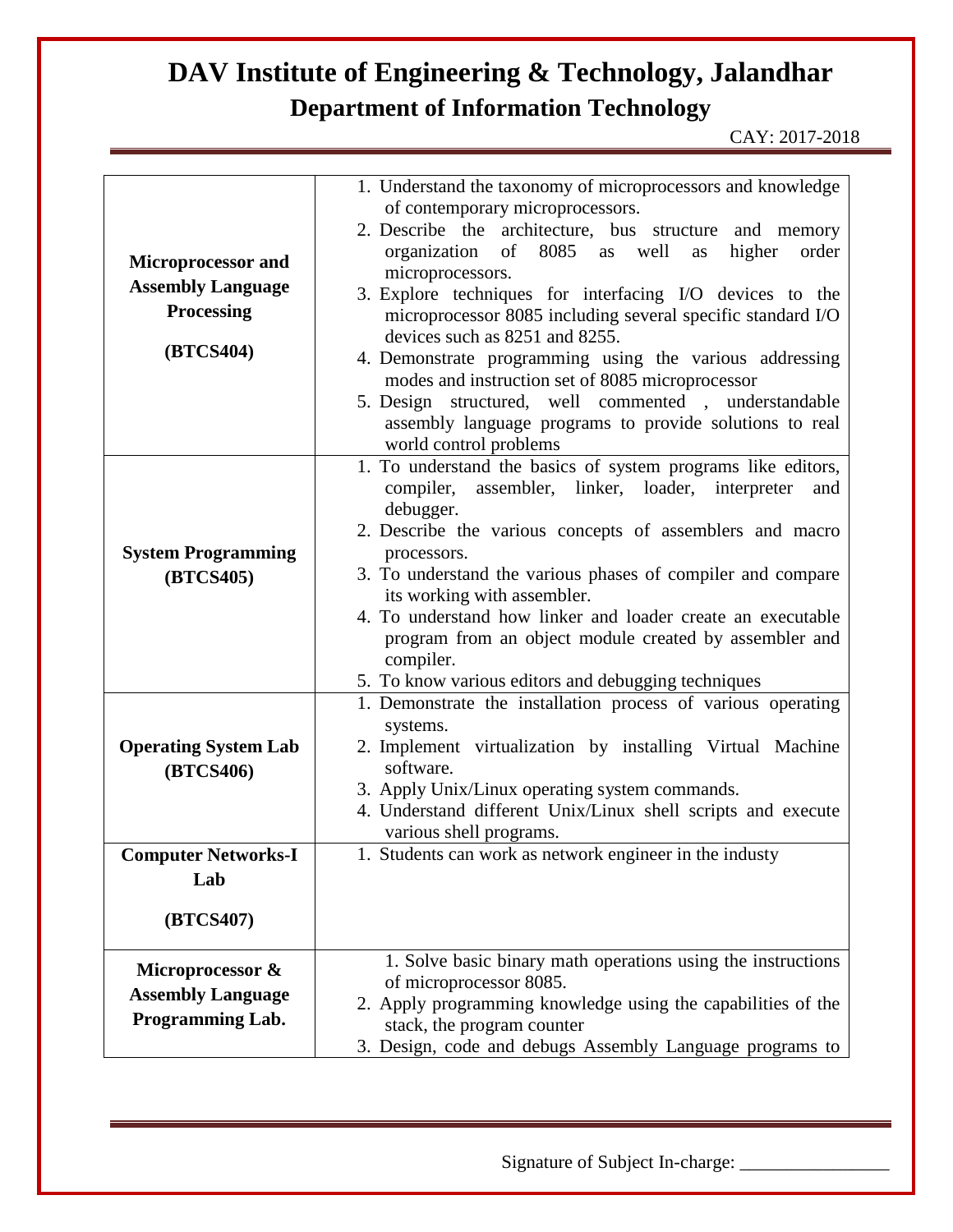CAY: 2017-2018

| (BTCS408)                         | implement simple programs                                                           |
|-----------------------------------|-------------------------------------------------------------------------------------|
|                                   | 4. Execute a machine code program on the training boards                            |
|                                   | 1. Design, implement, test, debug and document programs in                          |
| <b>System Programming</b><br>Lab. | $C++$ .<br>2. Develop programs to create symbol table for assembly and              |
|                                   | high level language program.                                                        |
| (BTCS409)                         | 3. Implement Single Pass Assembler.                                                 |
|                                   | 4. Explore features of debug command.<br>5. Use of LEX and YACC Tools               |
|                                   | <b>B.Tech.</b> - IT 5 <sup>th</sup> Semester                                        |
|                                   |                                                                                     |
|                                   | 1. Describe the concepts of systems analysis and information<br>systems development |
|                                   | 2. Describe the project selection and management techniques                         |
|                                   | 3. Develop<br>analyze<br>and<br>the<br>requirements<br>systems<br>documentation     |
|                                   | 4. Identify use case analysis elements and alternatives                             |
|                                   | 5. Analyze systems process modeling                                                 |
|                                   | Describe process modeling techniques<br>6.                                          |
|                                   | Describe data modeling techniques<br>7.                                             |
| <b>System Analysis &amp;</b>      | 8. Analyze design alternatives                                                      |
| Design BTIT-501                   | 9. Describe systems architecture design                                             |
|                                   | 10. Describe user interface design                                                  |
|                                   | 11. Describe program design                                                         |
|                                   | 12. Analyze data storage design                                                     |
|                                   | 13. Analyze object oriented design                                                  |
|                                   | 14. Identify system implementation $\&$ testing techniques                          |
|                                   | 15. Analyze techniques for transitioning to a new information<br>system             |
|                                   | 16. Analyze system security & threats                                               |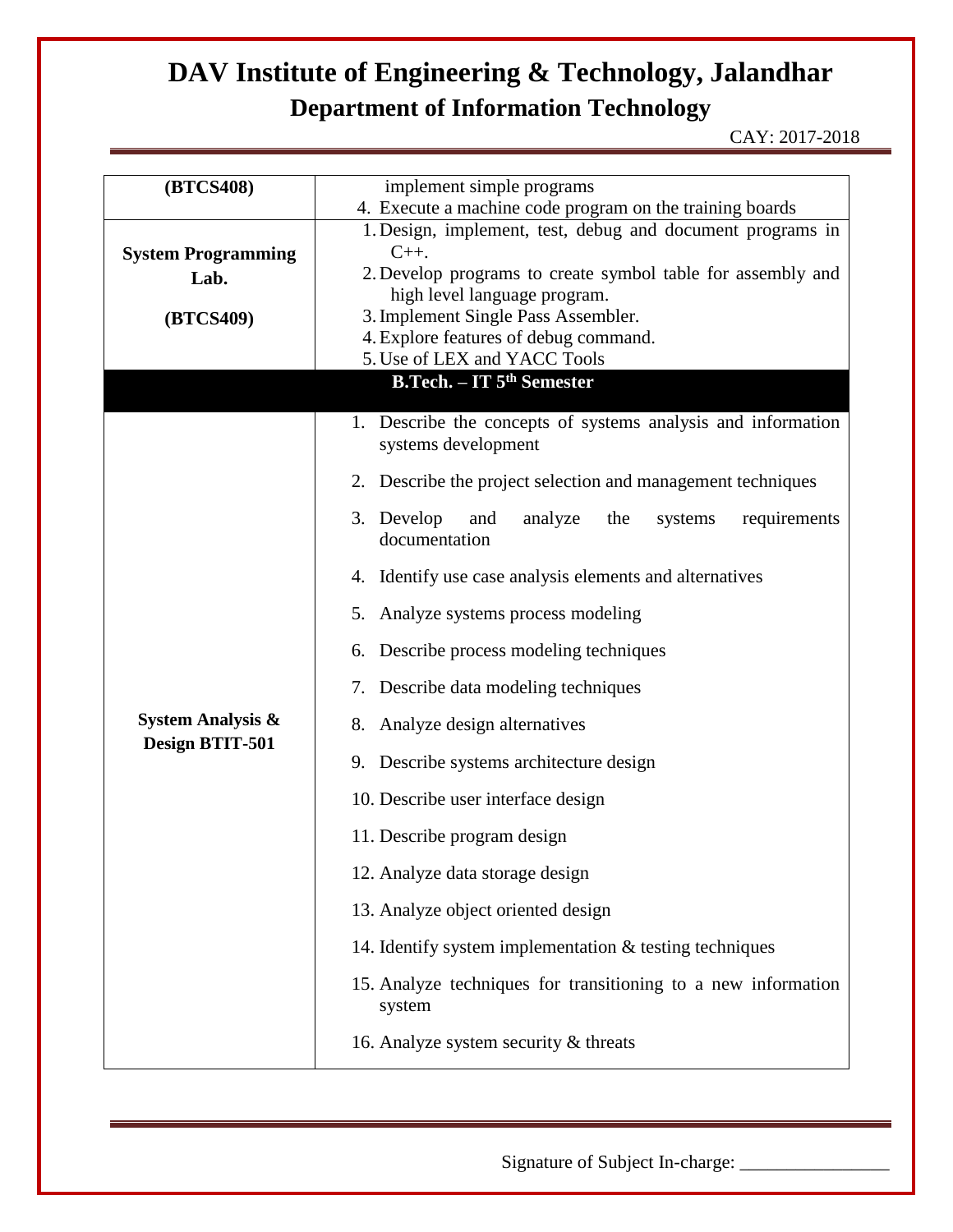| <b>Database Management</b><br><b>System Lab BTIT-503</b> | 1. Students will have adequate understanding of concepts of data<br>base and data base management system with its applications.<br>2. Students will be able to conceptualize and design data bases<br>using ER modeling for real world application.eg: Online<br>Banking, Air Reservation etc.<br>Students will have sufficient knowledge of concepts related<br>3.<br>to data base to prepare for professional certification (OCP,<br>OCA etc.) and professional exams (GATE).                                                                                                                 |
|----------------------------------------------------------|-------------------------------------------------------------------------------------------------------------------------------------------------------------------------------------------------------------------------------------------------------------------------------------------------------------------------------------------------------------------------------------------------------------------------------------------------------------------------------------------------------------------------------------------------------------------------------------------------|
|                                                          | After the completion of the course the student:<br><b>1.</b> Will be able to understand the basics of Internet, ISP,                                                                                                                                                                                                                                                                                                                                                                                                                                                                            |
|                                                          | domain name and various Network Security techniques.                                                                                                                                                                                                                                                                                                                                                                                                                                                                                                                                            |
| <b>Cyber Laws &amp; IPR</b><br>(BTIT-504)                | 2. Will understand various IPR Regime in the Digital Society,<br>Copyright<br>International<br>Treaties<br>and<br>Patents,<br>and<br>Conventions, Business Software Patents, Domain Name<br>Disputes and Resolution.                                                                                                                                                                                                                                                                                                                                                                            |
|                                                          | <b>3.</b> Will know the Overview of the Act, Jurisdiction, Role of<br>Certifying Authority, Regulators under IT Act, Cyber<br>Crimes-Offences and Contraventions, Grey Areas of IT Act.                                                                                                                                                                                                                                                                                                                                                                                                         |
|                                                          | After studying the course, the student must be able to-                                                                                                                                                                                                                                                                                                                                                                                                                                                                                                                                         |
| <b>Computer Networks</b><br><b>BTCS-501</b>              | 1. Explain the concepts of IPv6 and the need for implementing<br>it.<br>2. Describe the evolution and History of Wireless Technology<br>3 Explain the function of Mobile station roaming number<br>4 Describe the basic operation of GSM GPRS<br>5 Differentiate between Wireless LAN and Wired LAN<br>6 Demonstrate use of various private and public key encryption<br>techniques used in modern cryptosystems (IKE)<br>7 Understand the need, features and applications of Mobile<br><b>Adhoc Networks</b><br>8 Describe various Routing and MAC protocols used in Mobile<br>Adhoc Networks. |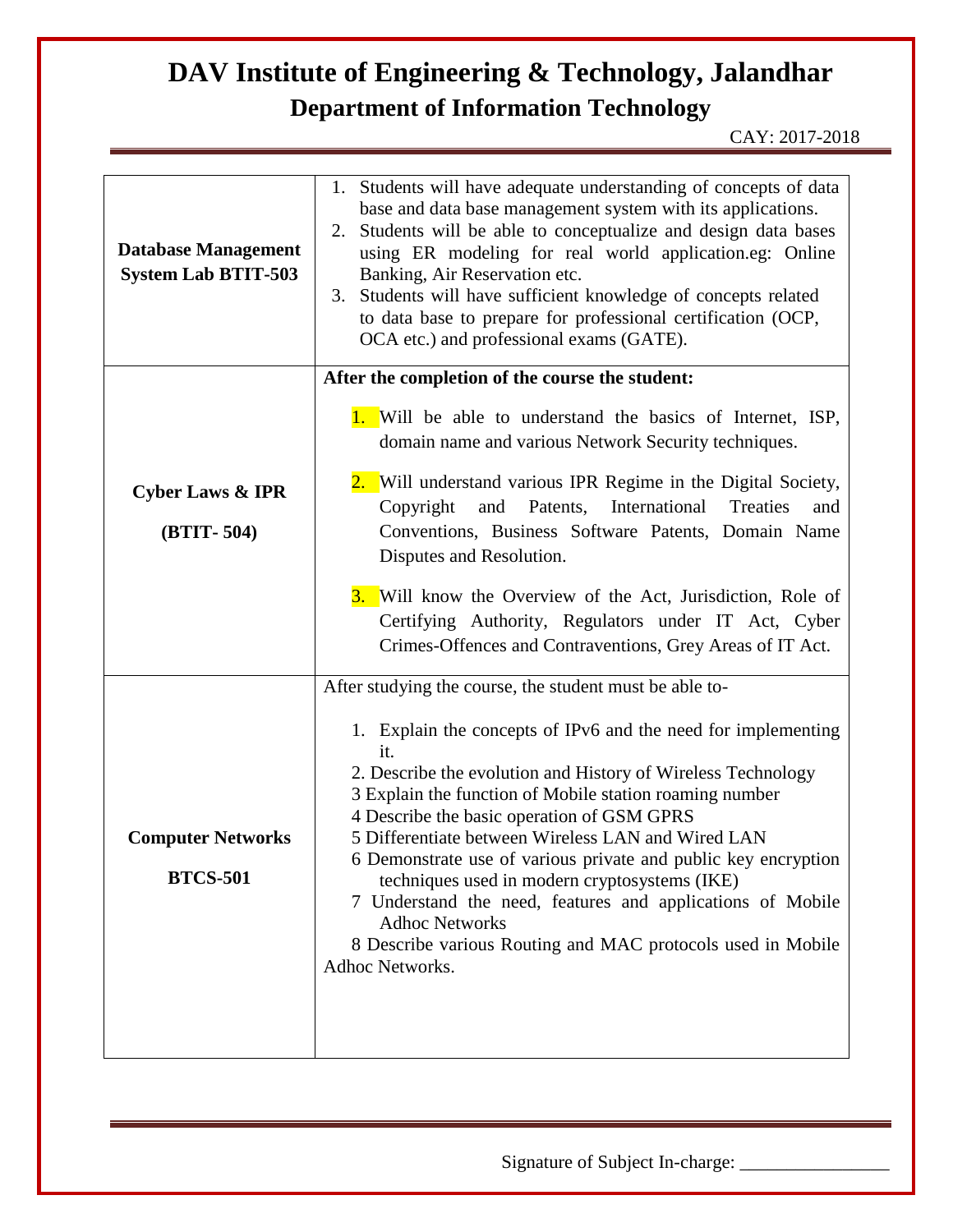| <b>Programming in Java</b><br><b>BTIT502</b>             | Upon completion of the subject, students will be able to                                                                                                                                                         |                          |  |
|----------------------------------------------------------|------------------------------------------------------------------------------------------------------------------------------------------------------------------------------------------------------------------|--------------------------|--|
|                                                          | 1. knowledge of the structure and model of the Java programming<br>language,                                                                                                                                     |                          |  |
|                                                          | 2. use the Java programming language for various programming<br>technologies                                                                                                                                     |                          |  |
|                                                          | 3. develop software in the Java programming language.                                                                                                                                                            |                          |  |
|                                                          | 4. evaluate user requirements for software functionality required to<br>decide whether the Java programming language can meet user<br>requirements.                                                              |                          |  |
|                                                          | 5. propose the use of certain technologies by implementing them in<br>the Java programming language to solve the given problem.                                                                                  |                          |  |
| <b>Database Management</b><br><b>System Lab BTIT-505</b> | Students will be able to create, update and implement data<br>base with the help of structured query language on platforms<br>like ORACLE and MYSQL as individual or team.                                       |                          |  |
| <b>Programming in JAVA</b><br>Lab BTIT-506               |                                                                                                                                                                                                                  |                          |  |
| <b>Computer Networks-II</b><br>Lab BTCS-507              | 1. Students will be able to work on the packet capturing<br>software like wiireshark.<br>2. Students will be able to install and design different network<br>scenarios on network simulator CISCO Packet Tracer. |                          |  |
|                                                          | B.Tech. - IT 6 <sup>th</sup> Semester                                                                                                                                                                            | will have st<br>Taxation |  |
|                                                          | 1. To select appropriate techniques to tackle and solve problems in                                                                                                                                              |                          |  |
| <b>Information Security</b>                              | the discipline of information security management                                                                                                                                                                |                          |  |
| and Risk Management                                      | 2. To understand why security and its management are important                                                                                                                                                   |                          |  |
| <b>BTIT-602</b>                                          | for any modern organisation                                                                                                                                                                                      |                          |  |
|                                                          | 3. To understand how an information security management system                                                                                                                                                   |                          |  |
|                                                          | should be planned, documented, implemented and improved,                                                                                                                                                         |                          |  |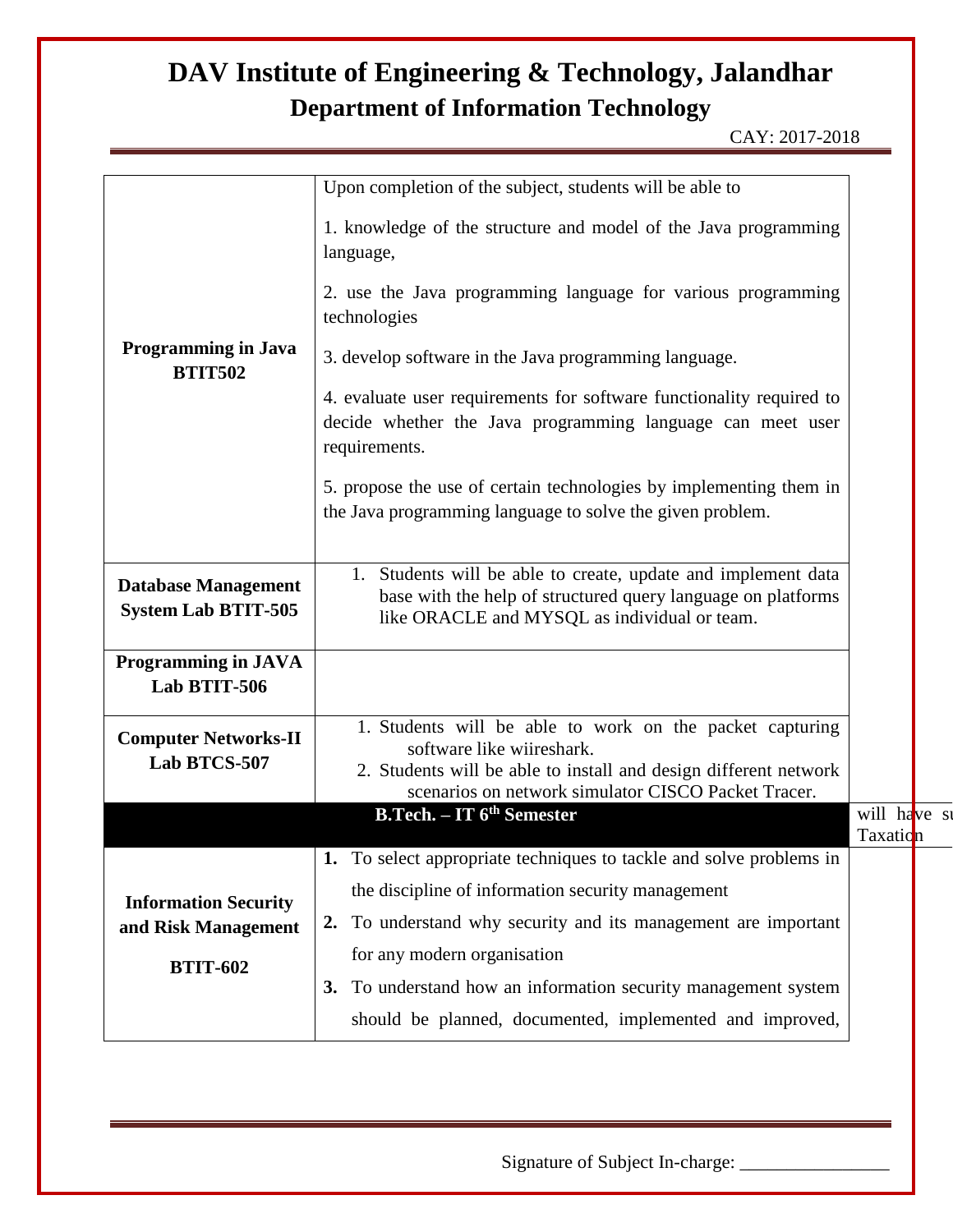|                             | according to the information security management.                                                                                         |
|-----------------------------|-------------------------------------------------------------------------------------------------------------------------------------------|
|                             | 4. To understand the concept of risk, resolving risks in information                                                                      |
|                             | technology.                                                                                                                               |
|                             | 5. To study and write various algorithms used for encryption and                                                                          |
|                             | decryption in cryptosystem.                                                                                                               |
|                             |                                                                                                                                           |
|                             | 1. Students will have clear understanding of hierarchy of objects in<br>HTML and XML.                                                     |
| <b>Web Technologies</b>     | 2. Students will be able to validate user input using JavaScript.                                                                         |
|                             | 3. Students will have sufficient knowledge of advantages and                                                                              |
| <b>BTIT-603</b>             | applications of different types of CSS.                                                                                                   |
|                             | 4. Students will have knowledge of basics of ASP, AJAX and<br>various other aspects of web technologies.                                  |
|                             |                                                                                                                                           |
|                             | 1. Understand the complete Software life cycle models for<br>development of various functional Software's.                                |
|                             | 2. Know about the working of each phase for software development                                                                          |
|                             | form feasibility study to final deployment of the software<br>application.                                                                |
|                             | <b>3.</b> Analyze the various software performance metric like effort of                                                                  |
| <b>Software Engineering</b> | development and time for development of a software product                                                                                |
| <b>BTCS603</b>              | which are very critical for software delivery.                                                                                            |
|                             | 4. Focus on the fundamental steps on software development which<br>include rigorous testing at various levels of the product before final |
|                             | installation.                                                                                                                             |
|                             | <b>5.</b> Ensure to compile the final product with highest level of quality                                                               |
|                             | standards which include ISO, Six Sigma or CMM Levels for                                                                                  |
|                             | complete satisfaction of the client matching world Class standards in<br>software delivery.                                               |
|                             |                                                                                                                                           |
| <b>Cloud Computing</b>      | After the completion of the course the student will be able to:                                                                           |
|                             | 1. Understanding the key dimensions of the challenge of Cloud                                                                             |
| <b>BTCS-912</b>             | Computing                                                                                                                                 |
|                             |                                                                                                                                           |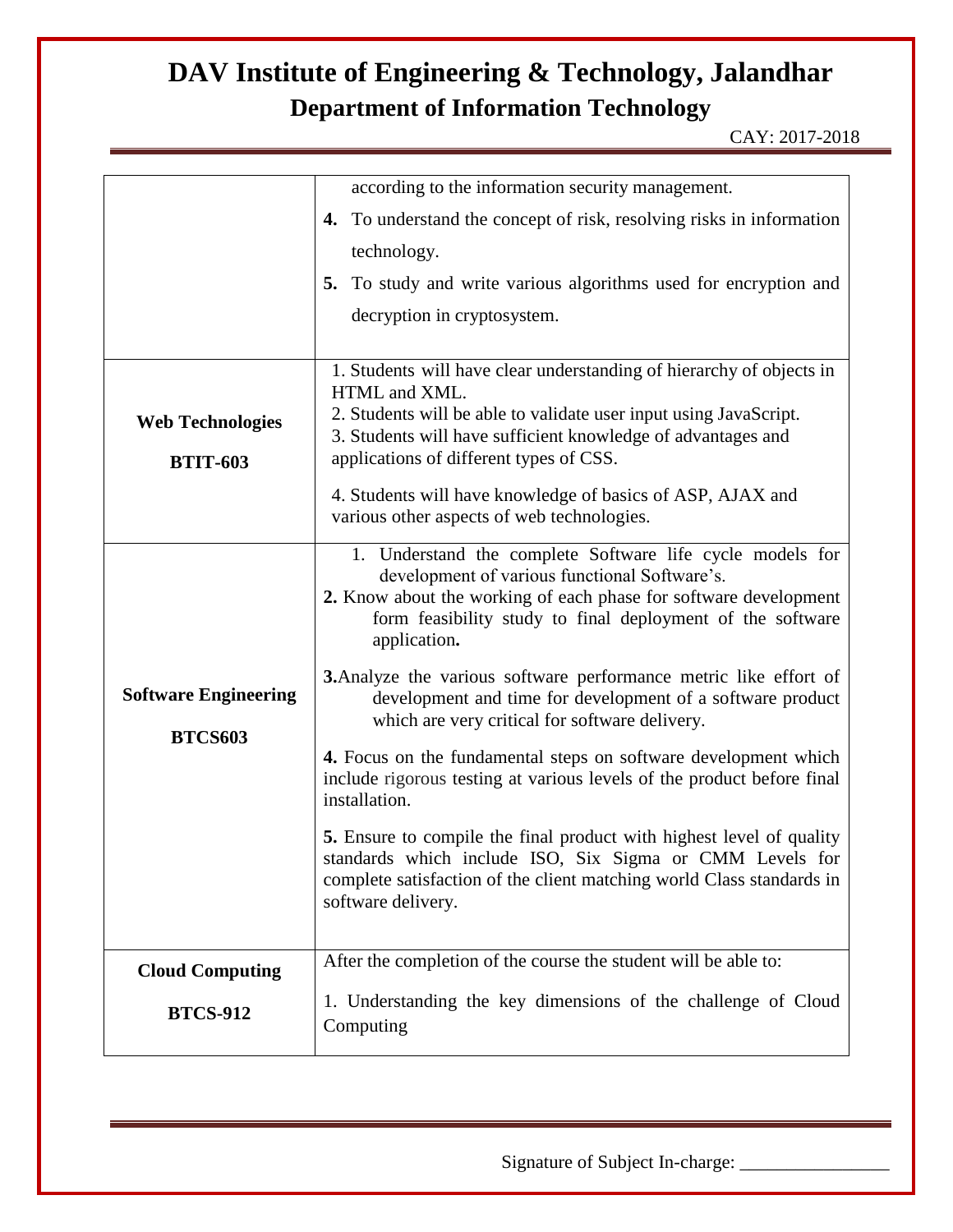CAY: 2017-2018

|                                              | 2. Compare and Contrast different Cloud Deployment and Service<br>models in order to be able to Assess financial, and technological<br>implications in selecting cloud model for own organization.<br>3. Analyzing the different underlying technologies used in<br>implementing a Cloud.<br>4. Write comprehensive case studies analysing and contrasting<br>different cloud computing solutions.<br>5. Assessing the need of Security in Cloud Computing. |
|----------------------------------------------|-------------------------------------------------------------------------------------------------------------------------------------------------------------------------------------------------------------------------------------------------------------------------------------------------------------------------------------------------------------------------------------------------------------------------------------------------------------|
| <b>Network Programming</b><br><b>BTIT601</b> | After the completion of the course the student will be able to:<br>1. Implement various Inter Process Communication techniques in<br>Linux/Unix environment.<br>2. Explore various Network APIs available in Linux/Unix<br>environment.<br>3. Comprehend and compare various communication protocols<br>4. Understand socket options at different layers.                                                                                                   |
| <b>Software Engineering</b><br>Lab BTCS-606  | The students can work as Software Engineers in the industry.                                                                                                                                                                                                                                                                                                                                                                                                |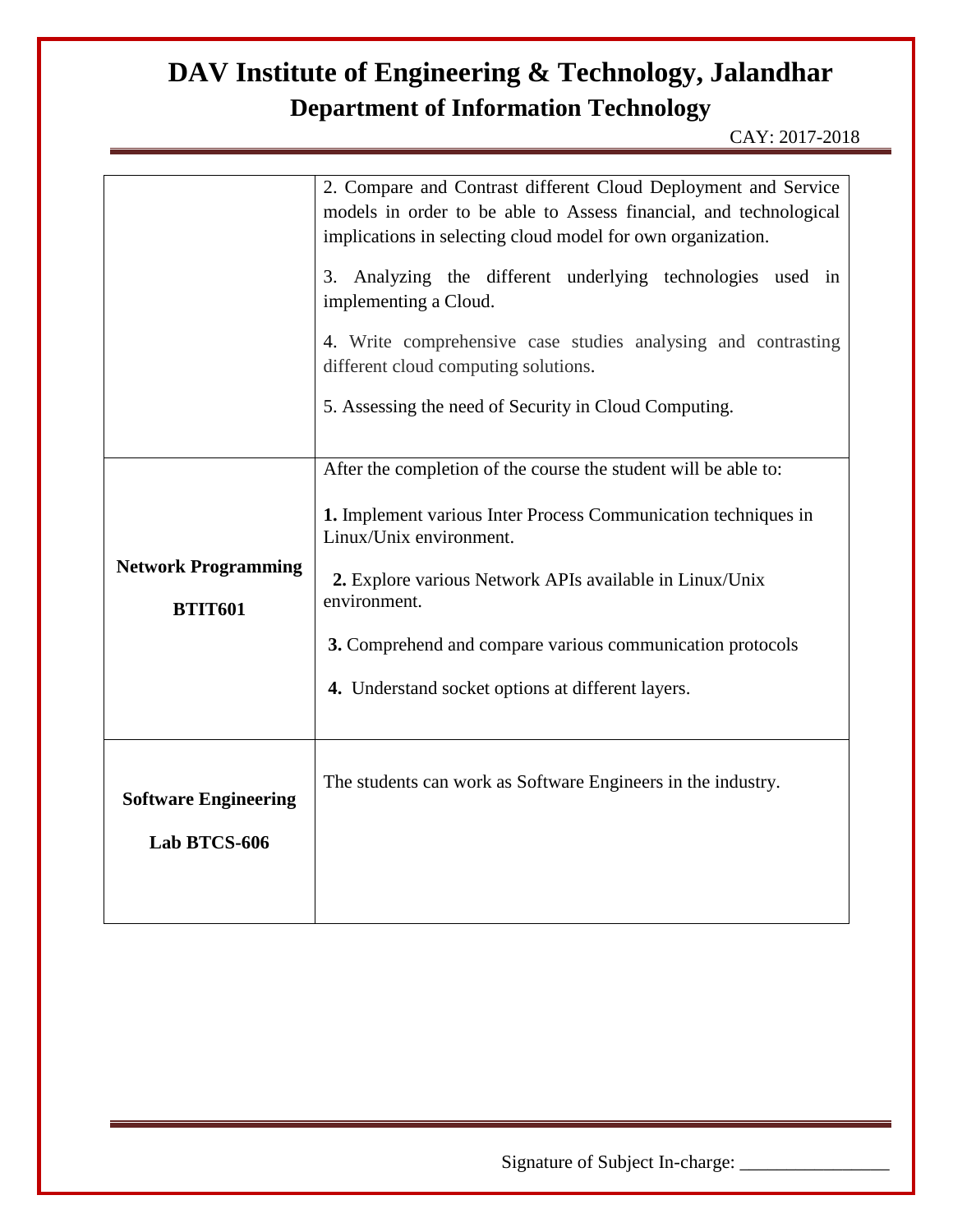CAY: 2017-2018

|                                                                            | Students will be able to make web pages using                                                                                                                                                                                                                                                                                                                                                                                                                                                                                                                                                          |  |
|----------------------------------------------------------------------------|--------------------------------------------------------------------------------------------------------------------------------------------------------------------------------------------------------------------------------------------------------------------------------------------------------------------------------------------------------------------------------------------------------------------------------------------------------------------------------------------------------------------------------------------------------------------------------------------------------|--|
|                                                                            |                                                                                                                                                                                                                                                                                                                                                                                                                                                                                                                                                                                                        |  |
|                                                                            | HTML and HTML5                                                                                                                                                                                                                                                                                                                                                                                                                                                                                                                                                                                         |  |
| <b>Web Technologies Lab</b>                                                | JavaScript                                                                                                                                                                                                                                                                                                                                                                                                                                                                                                                                                                                             |  |
| <b>BTIT-605</b>                                                            | PHP                                                                                                                                                                                                                                                                                                                                                                                                                                                                                                                                                                                                    |  |
|                                                                            | <b>AJAX</b>                                                                                                                                                                                                                                                                                                                                                                                                                                                                                                                                                                                            |  |
|                                                                            | <b>JQUERY</b>                                                                                                                                                                                                                                                                                                                                                                                                                                                                                                                                                                                          |  |
|                                                                            | <b>B.Tech – IT 7th Semester</b>                                                                                                                                                                                                                                                                                                                                                                                                                                                                                                                                                                        |  |
| <b>Building Enterprise</b><br><b>Application BTIT-701</b>                  | 1. Introduction to Enterprise $&$ its applications<br>Skills required to build an enterprise application<br>2.<br>Inception of enterprise applications<br>3.<br>4. Use case modeling, prototyping<br>Concept of architecture<br>6. Construction readiness of enterprise applications<br>7. Types and methods of testing an enterprise application                                                                                                                                                                                                                                                      |  |
| <b>Software Project</b><br><b>Management BTIT-702</b>                      | 1. The student will be able to understand and practice the process of<br>project management<br>2. The student will be able to develop the scope of work, provide<br>accurate cost estimates and to plan the various activities<br>3. The student will be able to understand and use risk management<br>analysis techniques that identify the factors that put a project at risk<br>and to quantify the likely effect of risk on project timescales<br>4. The students will be able to identify the resources and people<br>required for a project and to produce a work plan and resource<br>schedule. |  |
| <b>Software Testing and</b><br><b>Quality Assurance</b><br><b>BTCS-905</b> | After the completion of the course the student will be able to:<br>1. Analyze different approaches to software testing and<br>quality assurance, and select optimal solutions for<br>different situations and project.                                                                                                                                                                                                                                                                                                                                                                                 |  |
|                                                                            | 2. Create test strategies and plans, design test cases,<br>prioritize and execute them<br>3. Manage incidents and risks within a project and generate                                                                                                                                                                                                                                                                                                                                                                                                                                                  |  |
|                                                                            |                                                                                                                                                                                                                                                                                                                                                                                                                                                                                                                                                                                                        |  |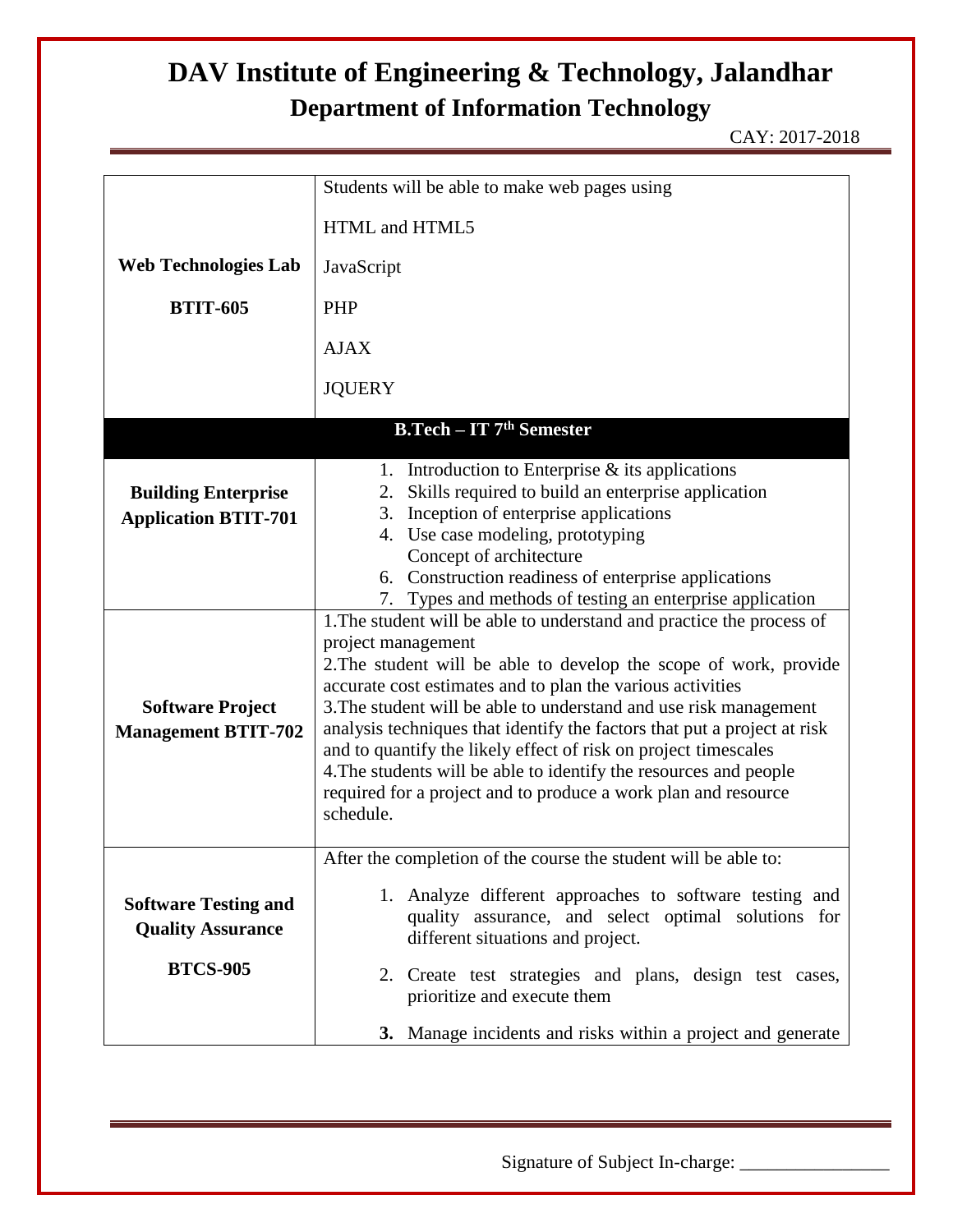CAY: 2017-2018

|                                                       | a risk projection.                                                                                                                |
|-------------------------------------------------------|-----------------------------------------------------------------------------------------------------------------------------------|
|                                                       | 4. Contribute to efficient delivery of software solutions and<br>implement improvements in the software development<br>processes. |
|                                                       | 5. Compare and Contrast the various activities of Quality<br>Assurance, Quality planning and Quality Control                      |
|                                                       | Upon completion of the subject, students will be able to                                                                          |
|                                                       | 1. Develop Swing-based GUI                                                                                                        |
| <b>Advanced Java</b>                                  | Develop<br>client/server<br>applications<br>TCP/IP<br>and<br>socket<br>2.<br>programming                                          |
| <b>BTIT906</b>                                        | 3. Update and retrieve the data from the databases using SQL                                                                      |
|                                                       | 4. Develop distributed applications using RMI.                                                                                    |
|                                                       | 5. Develop component-based Java software using JavaBeans.                                                                         |
|                                                       |                                                                                                                                   |
|                                                       | 1. Students will be able to generate various diagrams like                                                                        |
|                                                       | Class Diagrams, Object Diagrams, Composite Structure                                                                              |
|                                                       | Diagrams, Use Case Diagrams, Activity Diagrams, and                                                                               |
|                                                       | Sequence Diagrams using software tools.                                                                                           |
|                                                       | 2. Students will be able to learn how to work in a team and                                                                       |
| <b>Building Enterprise</b><br><b>Applications Lab</b> | work on live projects.                                                                                                            |
|                                                       | 3. Students will be able to use various test cases for the given                                                                  |
| <b>BTIT-704</b>                                       | projects.                                                                                                                         |
|                                                       | 4. Students will have knowledge to define, formulate and                                                                          |
|                                                       | analyze a problem.                                                                                                                |
|                                                       | 5. Students will have sufficient knowledge of tools to draw                                                                       |
|                                                       | various networking architectures.                                                                                                 |
|                                                       |                                                                                                                                   |